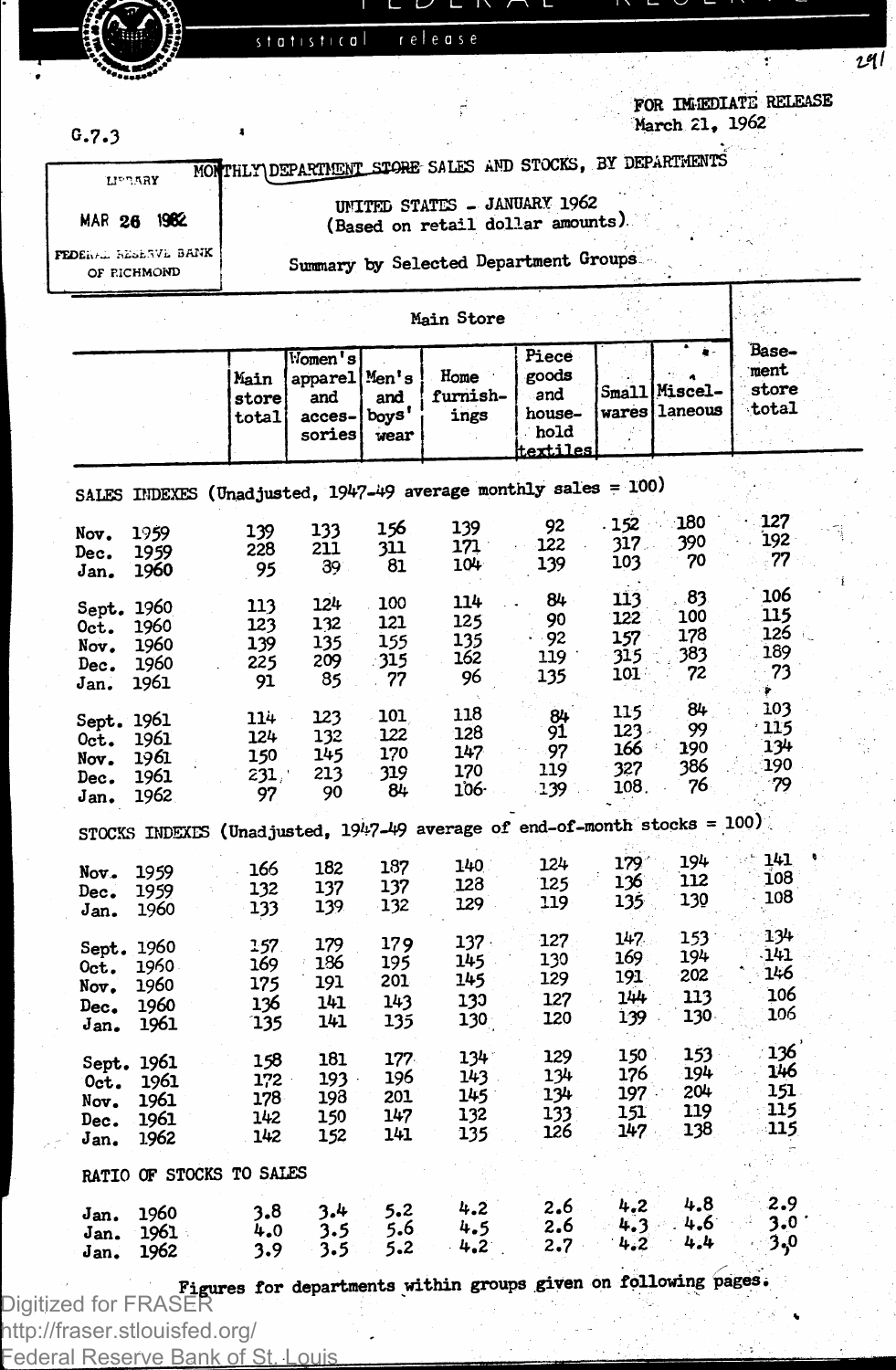# **MONTHLY DEPARTMENT STORE SALES AND STOCKS, BY DEPARTMENTS**

## **UNITED STATES - JANUARY 1952**

|                                                 | Percentage change from<br>corresponding period<br>a year ago |                   | Ratio of<br>stocks to | Unad justed<br>indexes<br>(1947-49<br><u>av.=1002/</u> |  |
|-------------------------------------------------|--------------------------------------------------------------|-------------------|-----------------------|--------------------------------------------------------|--|
| Department                                      | Sales during<br>period                                       | Stocks<br>(end of | sales 1/              |                                                        |  |
|                                                 | January                                                      | month)            | January               | January<br>January 1962 1961 Sales Stocks              |  |
| GRAND TOTAL-entire store                        | + 7                                                          | + 6               | 3.7<br>3.7            |                                                        |  |
| MAIN STORE TOTAL                                | + 7                                                          | + 6               | 3.9<br>3.9            | 97<br>142                                              |  |
| 化单硫酸盐医重氮酐<br>PIECE GOODS, HOUSEHOLD TEXTILES    | +<br>3                                                       | + 5               | 2.7<br>2.6            | 126<br>139                                             |  |
| ekan in<br>$\bar{a}$ , $\bar{a}$<br>Piece goods | $\cdot$<br>+                                                 | $+5$              | 4.6<br>4.4            | 94<br>57                                               |  |
| Silks, velvets, synthetics                      | 2                                                            | $+4$              | $4.6 - 4.3$           | 85<br>51                                               |  |
| Woolen yard goods                               | $+3$                                                         | $+9.1$            | 3.3<br>3.5            | 80<br>66                                               |  |
| Cotton yard goods                               | - 1                                                          | $+3$              | 4.5<br>4.7            | 126<br>66.                                             |  |
|                                                 |                                                              |                   |                       |                                                        |  |
| Household textiles                              | $+3$                                                         | $+5$              | 2,2<br>2,2            | -141<br>197                                            |  |
| Linens and towels                               | + 2                                                          | $+5$              | 2.8<br>2.8            | 131<br>165.                                            |  |
| Domestics--muslins, sheetings                   | $+3$                                                         | $+4$              | 1.6<br>1.5            | 159<br>253                                             |  |
| Blankets, comforters, spreads                   | + 6                                                          | $+7$              | 2.7<br>2.7            | 147<br>175                                             |  |
|                                                 |                                                              |                   |                       |                                                        |  |
| SMALL WARES                                     | + 7                                                          | + 6               | 4.2 4.2               | 147<br>108                                             |  |
| Laces, trimmings, embroideries,                 |                                                              |                   |                       |                                                        |  |
| and ribbons                                     |                                                              | + 3               | 5.6<br>5.6            | 62<br>110                                              |  |
| Notions                                         | $\frac{+}{+}$ 3                                              | $+5$              | 4,2<br>4.2            | 99<br>150                                              |  |
|                                                 | + 6                                                          | + 8               | 3.6<br>3.5            | 152<br>136                                             |  |
| Toilet articles, drug sundries                  |                                                              |                   |                       |                                                        |  |
| Silverware and jewelry                          | + 7                                                          | + 5               | 6.4<br>6.3            | 80<br>153                                              |  |
| Silverware and clocks                           | $+23$                                                        | $+4$              | 7.R<br>8.5            | 153<br>81                                              |  |
|                                                 | - 5                                                          | + 5               | 4.0<br>3.7            | 76<br>131                                              |  |
| Costume jewelry                                 | $+18$                                                        | $+5$              | 12.4 13.9             | 81<br>177                                              |  |
| Fine jewelry and watches                        |                                                              |                   |                       |                                                        |  |
| Art needlework                                  | $+14$                                                        | + 4               | 3.3<br>3.0            | 111<br>129                                             |  |
| Bocks and stationery                            | + 6                                                          |                   | 3.7<br>3.7            | 157<br>117                                             |  |
| Books and magazines                             | + 9                                                          | $1 + 5$           | 3.1<br>3.1            | 129<br>151                                             |  |
| Stationery                                      | + 5                                                          | + 3               | 4.0<br>4.0            | 158<br>109                                             |  |
|                                                 |                                                              |                   |                       |                                                        |  |
| WOMEN'S APPAREL AND ACCESSORIES                 | ÷<br>-6                                                      | + 8               | 3.5<br>3.4            | 90<br>152                                              |  |
| Women's accessories                             | $+5$                                                         | $+7$              | 4.2<br>4.2            | 149<br>83                                              |  |
| Neckwear and scarfs                             | $+4.$                                                        | $+8$              | 3.6<br>3.5            | 73.<br>149                                             |  |
| Handkerchiefs                                   | - 2                                                          | $+1$              | 5.4<br>5.2            | 63<br>35                                               |  |
| Millinery                                       | $+5$                                                         | $+1$              | 1.5<br>1.5            | 56<br>79                                               |  |
| Women's and children's gloves                   | +16 ·                                                        | $+23$             | 4.4<br>4.2            | 81<br>100                                              |  |
| Corsets and brassieres                          | + 6                                                          | $+8$              | 3.3<br>3.3            | 154<br>201                                             |  |
| Women's, children's hosiery                     | + 6                                                          | $+7$              | 3.2<br>3.2            | 147<br>78                                              |  |
| Underwear, slips, and negligees                 | + 6                                                          | + 4               | 3.8<br>3.7            | 120<br>67                                              |  |
| Knit underwear                                  | +12                                                          | $+3$              | 3.8<br>4.1            | 176<br>101                                             |  |
| Silk & muslin underwear, slips                  | 0                                                            |                   | 3.8<br>3.9            | 104<br>53                                              |  |
| Negligees, robes, loung. apparel                | $+4$                                                         | $+5$<br>+ 6       | 2.8<br>2.7            | 59<br>90                                               |  |
|                                                 | $+3$                                                         | $+7$              | 4.1<br>3.9            | 140<br>82                                              |  |
| Infants' wear                                   | $+2$ .                                                       |                   |                       | 72<br>148                                              |  |
| Handbags, small leather goods                   |                                                              | $+7$              | 3.6<br>3.8            | 186                                                    |  |
| Women's and children's shoes                    | 5<br>۰                                                       | $+7$              | 6.8<br>$-6.7$         | 99<br>194<br>68                                        |  |
| Digitized forments shoes                        | + 4                                                          | $+7.$             | 8.5<br>8,2            |                                                        |  |
|                                                 | +<br>5                                                       | + 6               | 6.4<br>6.3            | 176<br>-101                                            |  |
| http://fraser.stlouisted.org/                   |                                                              |                   |                       |                                                        |  |

3. . .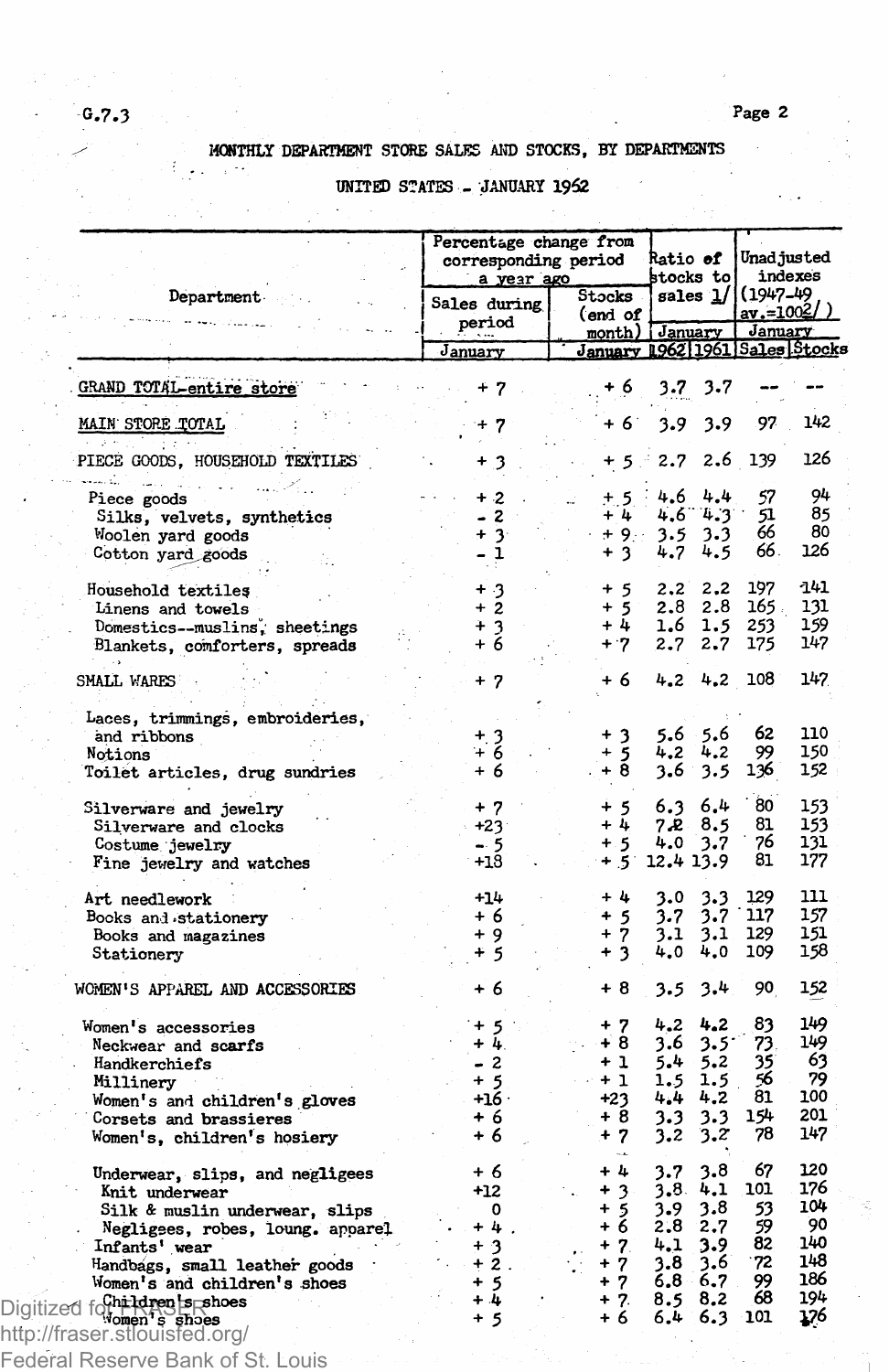**G.7.3 <sup>r</sup> Page 3**

# **MONTHLY DEPARTMENT STORE SALES AMD STOCKS, BY DEPARTMENTS (Continued)**

| UNITED STATES - JANUARY 1962 |  |  |  |
|------------------------------|--|--|--|
|------------------------------|--|--|--|

 $\overline{a}$ 

|                                      | Percentage change from<br>corresponding period<br>a year ago |                   | Ratio of<br>stocks to | Unadjusted<br>indexes |                         |
|--------------------------------------|--------------------------------------------------------------|-------------------|-----------------------|-----------------------|-------------------------|
| Department                           | Sales during                                                 |                   | Stocks sales 1/       |                       | (1947–49                |
|                                      | period                                                       | (end of !         |                       |                       | <u>av.=1002/)</u>       |
|                                      | <u>January</u>                                               | month)<br>January | January<br>1962 1961  |                       | January<br>Sales Stocks |
| WOMEN'S APPAREL, ACCESSORIES (Cont.) |                                                              |                   |                       |                       |                         |
|                                      |                                                              |                   |                       |                       |                         |
| Women's apparel                      | + 7                                                          | $+10$             | 2.8<br>2.8            | 98                    | 157                     |
| Momen's, misses' coats and suits     | $+11$                                                        | +10               | 1.9<br>1.9            | 107                   | 123                     |
| Women's, misses' coats               | $+13$                                                        | $+10$             | 1.5<br>1.6            | 125                   | 125                     |
| Women's, misses' suits               | $+5$                                                         | +17.              | $-3.5$ .<br>3.1       | 56                    | 109                     |
| Juniors' and girls' wear             | $+8$                                                         | $+13$             | $-3.5$<br>3.3         | 78                    | 169                     |
| Juniors' coats, suits, dresses       | + 9                                                          | +15               | 2.6<br>2.4            | 81.                   | 154                     |
| Girls' wear                          | + 6                                                          | +11               | 4.6<br>4.4            | 74.                   | 182                     |
| Women's and misses' dresses          | $+4.$                                                        | $+9$              | 2.8<br>2.6            | 83.                   | 170                     |
| Inexpensive dresses                  | $+5$                                                         | $+10$             | 2.1<br>2.0            | 91.                   | 171                     |
| Better dresses                       | $+3$                                                         | +10               | 3.5<br>3.3            | 84                    | 165                     |
| Blouses, skirts, sportswear          | +11                                                          | $+10$             | 3.1<br>3.1            | 111 -                 | 184                     |
| Aprons, housedresses, uniforms       | + 1                                                          | + 5               | $2.5$ 2.4             | 98                    | 137                     |
| Furs                                 | $\mathbf 0$                                                  | $+3$              | 4.3<br>4.1            | 107                   | 126                     |
| MEN'S AND BOYS' WEAR                 | + 9                                                          | $+4$              | .5.2<br>5.4           | 84.                   | 141                     |
| Men's clothing                       | $+9$                                                         | + 1               | 5.0<br>5.4            | 103.                  | 150                     |
| Men's furnishings and hats           | $+9$                                                         | $+5$              | 4.7<br>4.9            | 74∵                   | 130                     |
| Boys' wear                           | + 9                                                          | $+9$              | 5.9<br>5.9            | .71                   | 136                     |
| Men's & boys' shoes, slinpers        | $+7$                                                         | $+6$              | 7.1<br>7.1            | 106                   | 173                     |
| HOMET URNISHINGS                     | $+10$                                                        | + 4               | 4.2<br>4.5            | 106                   | 135                     |
| Furniture and bedding                | $+13$                                                        | + 1               | 3.6<br>4.0            | 138                   | 137                     |
| Mattresses, springs, stuidio beds    | +10                                                          | $+5$              | 1.7<br>1.8            | 158.                  | 158                     |
| Upholstered, other furniture         | $+13$                                                        | $+2$              | 4.5<br>5.0            | 125                   | 133 -                   |
| Domestic floor coverings             | ≁ 7                                                          | $+2$              | 4.1<br>3.9            | 104                   | 113                     |
| Rugs and carpets                     | 0                                                            | $+1$              | 3.8<br>3.8            | 93.                   | 103                     |
| Linoleum                             | +14                                                          | +13               | 3.7<br>3.7            | 57.                   | 67                      |
| Draperies, curtains, unholstery      | + 8                                                          | $+1$              | -5.8<br>5.5           | 80                    | 127                     |
| Lamps and shades                     | + 5                                                          | + 4               | 4.6<br>4.7            | 85                    | 132                     |
| China and glassware                  | + L                                                          | $+2$              | 8.4<br>$-8.6$         | 90.                   | 145                     |
| Major household appliances           | $+12$                                                        | $+4$              | 2.5.<br>2.7           | 77                    | 99                      |
| Housewares (incl. small appliances)  | +6.                                                          | + 6               | 5.0<br>5.0            | 90                    | 145                     |
| Gift shop                            | - 2                                                          | - 1               | $8.4^{\circ}$<br>8.3  | 77                    | 174                     |
| Radios, phonographs, television,     |                                                              |                   |                       |                       |                         |
| pianos, records, sheetmusic, instr.  | $+19$                                                        | +19               | 2.9<br>2.9.           | 177.                  | 186                     |
| Radios, phonographs, television      | +19                                                          | +23               | $2.6^{\circ}$<br>2.6  | 194                   | 189                     |
| Records, sheet music, instr.         | $+17$                                                        | +13               | 3.4<br>3.5            | 124                   | 164                     |
| MISCELLANEOUS MERCHANDISE DEPTS.     | $+5$                                                         | + 7               | 4,4<br>4.3            | 76                    | 138                     |
| Toys, games, sporting goods, cameras | + 5                                                          | + 7               | $9.0\;\;8.8$          | 51                    | 149                     |
| Toys and games                       | - 3                                                          | $+7$              | 14.0 12.7             | $-23$                 | 149                     |
| Sporting goods and cameras           | $+9$                                                         | + 6               | $-6.7 - 6.9$          | 95                    | 150                     |
| Luggage                              | +14                                                          | + 9               | 4.4 4.6               | 104                   | 156.                    |
| Digitized for FRASER                 | + 1                                                          | + 8               | $2.0 \t1.8$           | 82                    | 164                     |
|                                      |                                                              |                   |                       |                       |                         |

Federal Reserve Bank of St. Louis

 $\ddot{\cdot}$ ł.